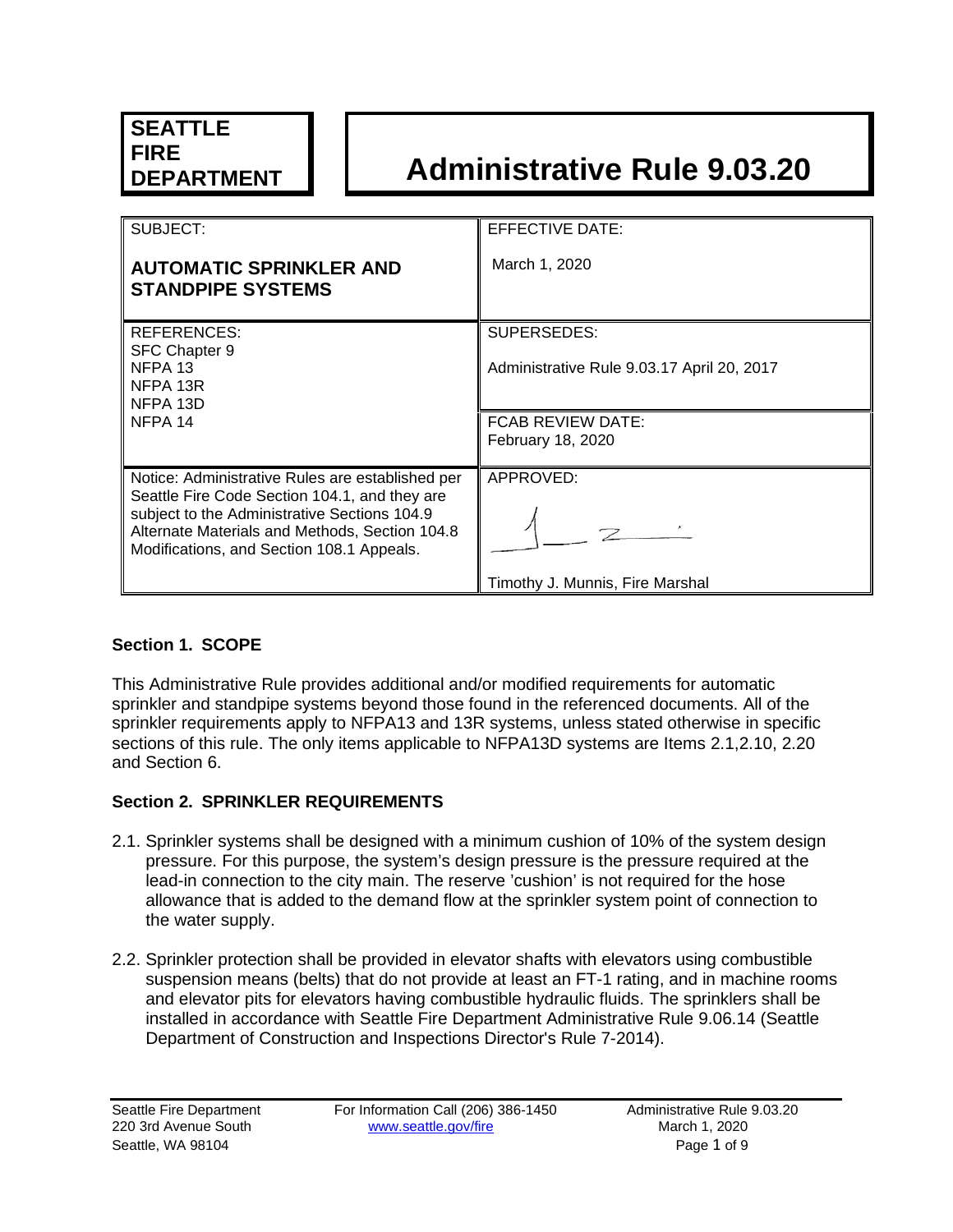2.3. Sprinkler protection shall be provided under areas of buildings where above-grade floors extend more than four feet beyond the exterior wall below, and in recessed entries or exits more than four feet deep.

Exceptions:

- 1. Sprinkler protection is not required under such areas described above where the construction meets one of the NFPA 13 provisions to omit sprinklers below exterior projections, and the area below is limited to pedestrian circulation, seating or landscaping.
- 2. Sprinkler protection is not required under such areas described above where the underside of the building extension is 20 feet or more above grade, or floor level.
- 3. Sprinkler protection is not required under such areas described above for NFPA 13R sprinkler systems.
- 2.4. Sprinkler protection shall be provided under exterior projections such as balconies, decks and ground floor patios where there is a roof or deck above having a combined projection and/or building recess of more than four feet in depth. Where the depth varies, sprinkler protection is only required for those areas with depths more than four feet.

## Exceptions:

- 1. Sprinkler protection is not required for exterior balconies, decks or ground floor patios on floors with Group B occupancies where the construction complies with one of the NFPA 13 provisions to omit sprinklers below exterior projections.
- 2. Sprinkler protection is not required under projections for NFPA 13R systems in buildings that are not type V construction.
- 3. If located over storage of combustible materials, the depth at which sprinklers are required is reduced to two feet.
- 2.5. Sprinkler protection shall be provided under non-combustible canopies on roofs over open flame cooking devices. Sprinkler protection is required over the open flame cooking device and 15 feet beyond.

Exception: Sprinkler protection is not required under canopies for NFPA 13R sprinkler systems.

- 2.6. Sprinkler protection shall be provided at each main floor landing in exit enclosures and stairways.
- 2.7. NFPA 13 sprinkler systems shall include sprinkler protection under solar photovoltaic arrays located on roofs of buildings.

Exceptions:

- 1. Sprinkler protection is not required under solar photovoltaic arrays on roofs, when the arrays are located near the roof level and not considered weather protection for occupants or storage, regardless of the array construction.
- 2. Sprinkler protection is not required under solar photovoltaic arrays used as weather protection if the canopy is not located over storage of combustible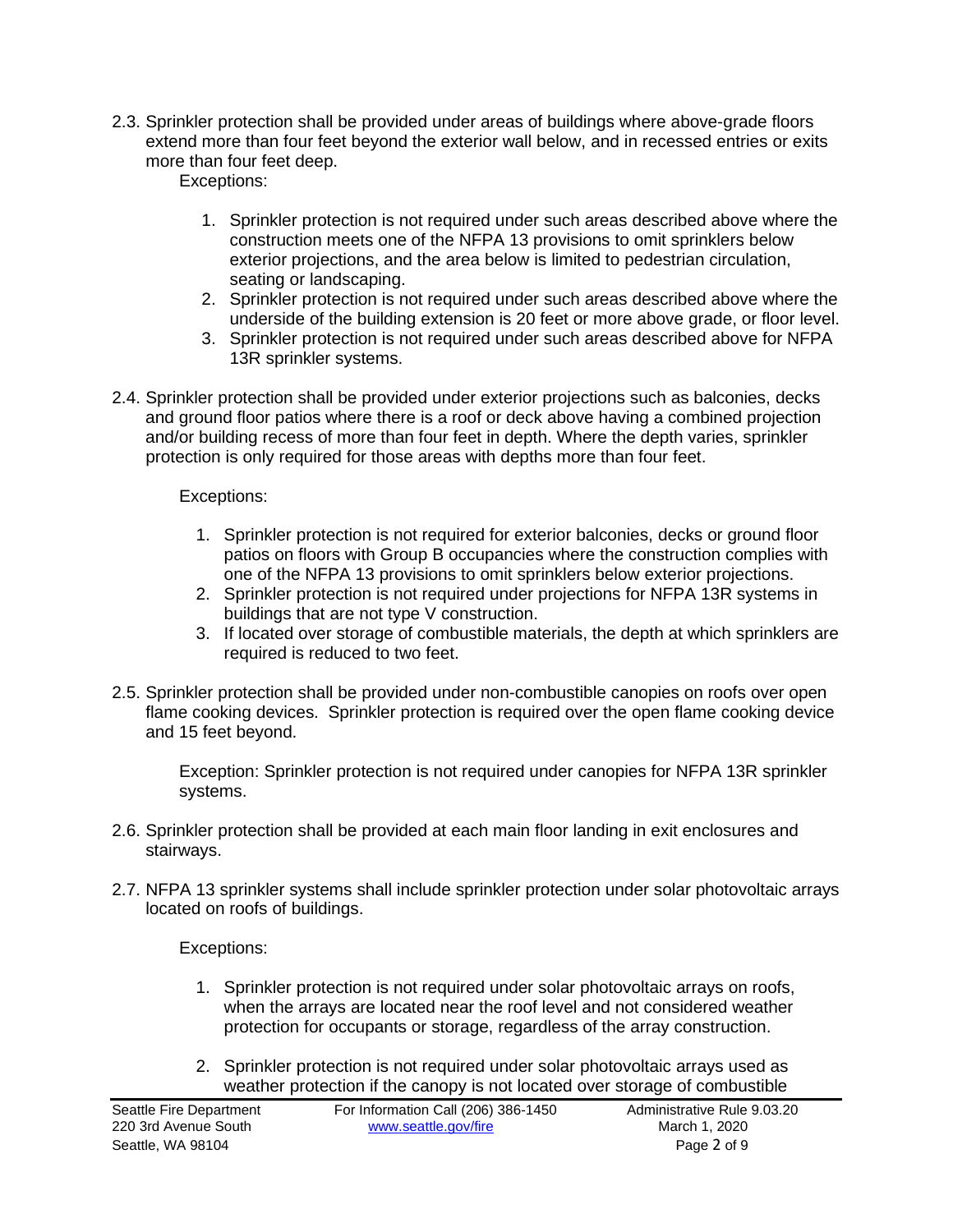materials or over open flame cooking devices, and the construction of the array and supporting structure complies with one of the NFPA 13 provisions to omit sprinklers below exterior projections.

- 2.8. Sprinkler protection may be omitted from spaces above cloud ceilings when permitted by Section 8.15.24 of the 2016 Edition of NFPA 13.
- 2.9. Protection of individual storage units constructed with solid walls, not associated with commercial self-storage facilities, located in common use areas of a building shall be in accordance with one of the following:
	- 1. Sprinkler heads installed within each storage unit.
	- 2. Sprinkler protection is not required within each unit when in compliance with all of the following:
		- a. The unit does not have full height solid walls. The top of the unit walls shall be such that the walls do not violate the NFPA 13 obstruction rules for the sprinkler heads in the vicinity of the storage units.
		- b. The floor area of the unit is within the coverage area of sprinkler heads located outside the unit.
		- c. The solid portion of the storage unit walls do not violate the obstructions rules of NFPA 13.
		- d. Wire mesh of a minimum thickness of 11-gage shall be installed horizontally across the top of the unit at least 18 inches below the level of the sprinkler head to restrict the height of storage.
		- e. No storage is allowed on top or above the wire mesh. The mesh shall not be covered with plastic sheet or other obstructions to the sprinkler discharge pattern.
	- 3. Sprinkler protection is not required within each individual storage unit when the room or area is provided with an Extra Hazard Group 2 sprinkler system. The sprinkler design is permitted to be limited to the room only, regardless of the fire resistance rating of the room walls. If the storage units are not within a room, the sprinkler design shall extend 15 feet beyond the units. Sprinkler heads shall be spaced based on the location of the room walls, not the front on the storage units.
	- 4. Stacked storage units with open fronts shall be protected as bin box storage of Class IV commodities in accordance with the criteria in NFPA 13.
- 2.10.Existing sprinkler pipe in areas being remodeled and consisting primarily of sprinkler relocations may retain the existing methods of hanging, bracing, and restraint. New or relocated branch lines, cross and feed mains shall be provided with hangars and seismic bracing conforming to current NFPA standards. See 2.13 for projects that are a substantial alteration.
- 2.11.For the purposes of determining required sprinkler head locations, a closet is useable floor area meeting each of the following conditions: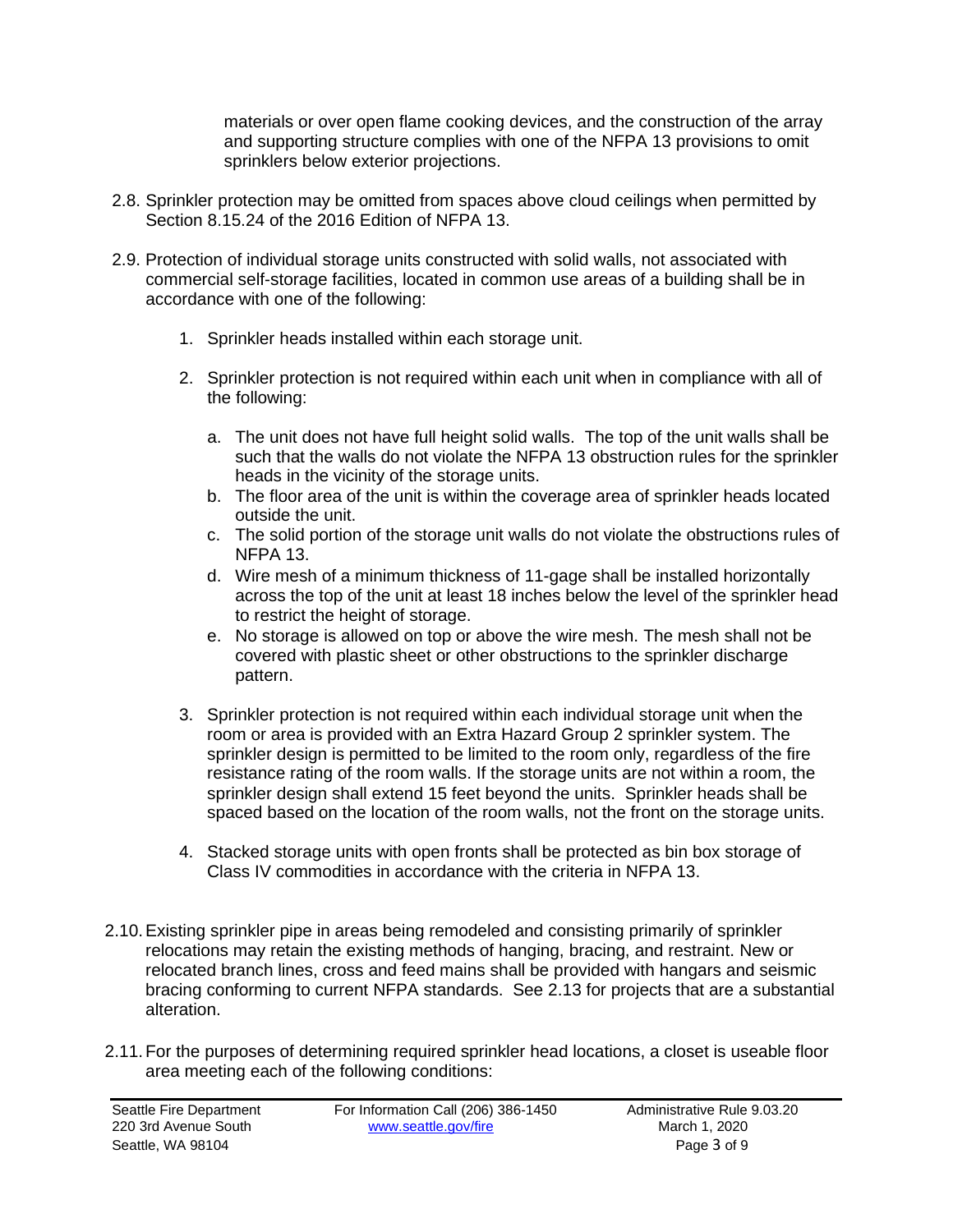- 1. The area is surrounded on at least three sides with walls matching the construction of the typical interior partitions of the building (generally gypsum board on steel or wood studs).
- 2. The fourth side has a minimum six-foot-high door, or doors, providing access to the area.
- 3. The depth of the floor area is more than two feet.
- 2.12.Where modifications or additions are made to existing light hazard systems equipped with standard response sprinklers, or where standard response sprinklers are replaced in existing light hazard systems, new standard response sprinklers shall be permitted to be used.
- 2.13.Sprinkler systems in projects determined by the Seattle Department of Construction and Inspections to be a substantial alteration shall be upgraded to meet all applicable current code requirements.

Exception: If an alteration is substantial only because it is a change to a more hazardous occupancy, compliance with this section is only required if the life hazard risk increases as determined by Chapter 3 of the Seattle Existing Building Code.

- 2.14.Provide a contrasting label on the door to the sprinkler control room that reads "SPRINKLER CONTROL ROOM" in minimum one-inch letters.
- 2.15.All control valves shall be installed in accessible locations and be visible from the floor without removing or moving ceiling panels or other visible obstructions. Accessible locations shall not require access through hatches or the use of portable ladders. Valves located more than seven feet above a floor shall be provided with a permanent means of accessing or operating the valve such as a ladder or chain-operated hand wheels. Valves shall not be located within dwelling units.

Exception: Valves are permitted to be within dwelling units in single family residences, duplexes and in townhomes where each unit has its' own sprinkler system.

- 2.16.Fire pump room construction and separation from other areas of the building shall be in accordance with NFPA 20 and Seattle Building Code Section 913.2.1. Fire pump rooms not directly accessible from the outside are not required to be accessible through an enclosed passageway from an enclosed stairway or exterior exit.
- 2.17. Underground main inspections, testing and length permitted to be located under a building shall be in accordance with Table A, as follows: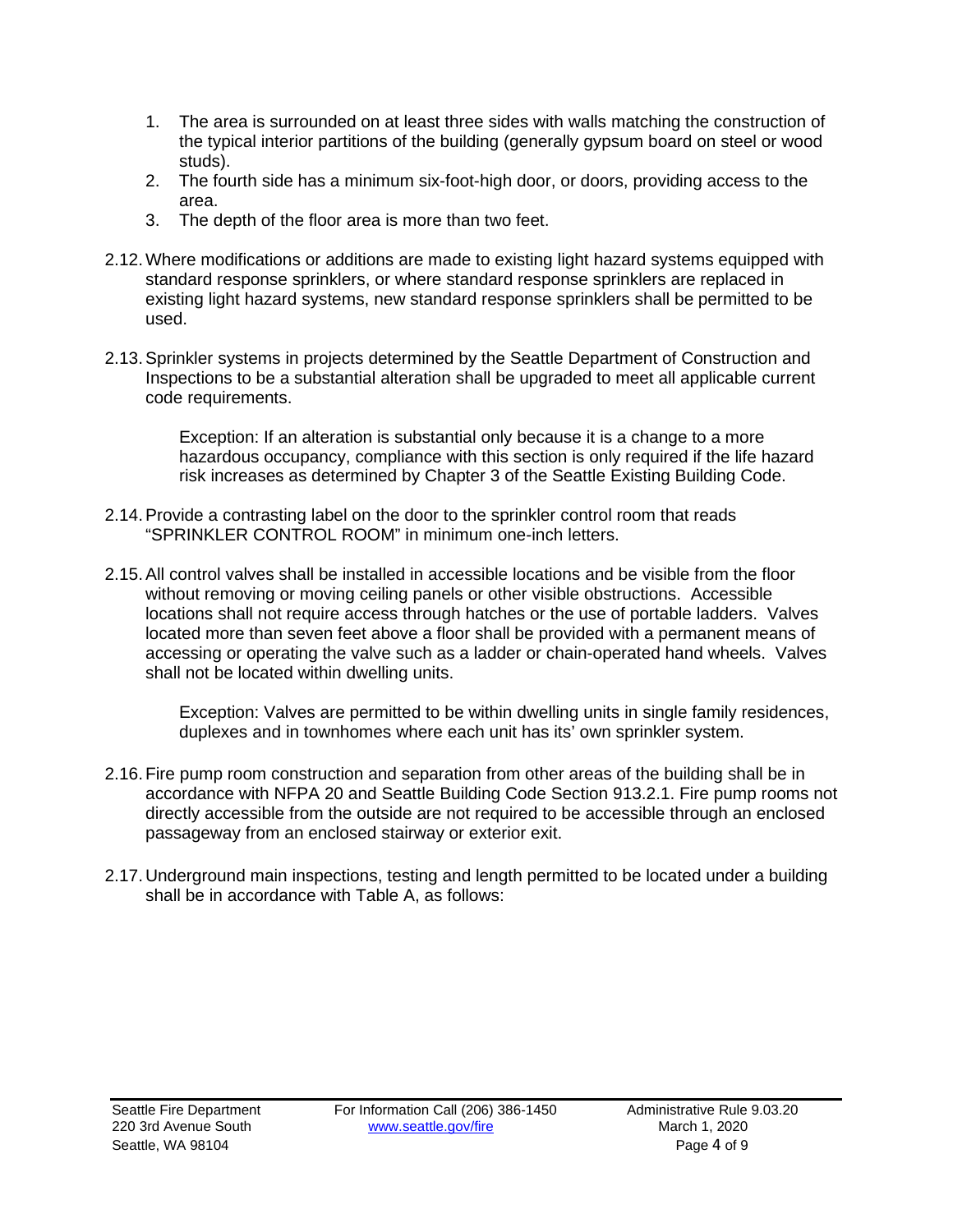| ۰B<br>н. |  |
|----------|--|
|----------|--|

|                                           |                          | <b>DEDICATED FIRE</b> |                                        | <b>COMBINED FIRE / DOMESTIC</b>        |                            |                          |                          |
|-------------------------------------------|--------------------------|-----------------------|----------------------------------------|----------------------------------------|----------------------------|--------------------------|--------------------------|
|                                           | <b>SIZE</b>              | 13                    | 13R                                    | 13D                                    | 13                         | 13R                      | 13D                      |
| <b>UNDERGROUND</b>                        |                          |                       |                                        |                                        |                            |                          |                          |
| Permitted Length<br><b>Under Building</b> | <b>LESS</b><br>THAN 4"   | 10 FT                 | Unlimited                              | Unlimited                              | Unlimited                  | Unlimited                | Unlimited                |
| <b>Slabs</b>                              | 4" AND<br><b>GREATER</b> | <b>10 FT</b>          | 10 FT                                  | Unlimited                              | Unlimited                  | Unlimited                | Unlimited                |
| Pipe Material                             | all                      | Meet<br>NFPA 13       | Meet<br>Plumbing<br>Code or<br>NFPA 13 | Meet<br>Plumbing<br>Code or<br>NFPA 13 | Meet<br>NFPA <sub>13</sub> | Meet<br>Plumbing<br>Code | Meet<br>Plumbing<br>Code |
| <b>INSPECTIONS</b>                        |                          | <b>DEDICATED FIRE</b> |                                        | <b>COMBINED FIRE / DOMESTIC</b>        |                            |                          |                          |
| Cover                                     | <b>LESS</b><br>THAN 4"   | Req.                  | Req.                                   | NA.                                    | Req.                       | NOT Req.                 | ΝA                       |
|                                           | 4" AND<br><b>GREATER</b> | Req.                  | Reg.                                   | <b>NA</b>                              | Req.                       | NOT Req.                 | <b>NA</b>                |
| Hydrostatic                               | <b>LESS</b><br>THAN 4"   | Req.                  | NOT Req.                               | <b>NA</b>                              | Req.                       | NOT Req.                 | <b>NA</b>                |
|                                           | 4" AND<br><b>GREATER</b> | Req.                  | Req.                                   | <b>NA</b>                              | Req.                       | NOT Req.                 | <b>NA</b>                |
| Flush                                     | <b>LESS</b><br>THAN 4"   | Req.                  | Req.                                   | <b>NA</b>                              | Req.                       | Req.                     | <b>NA</b>                |
|                                           | 4" AND<br><b>GREATER</b> | Req.                  | Req.                                   | <b>NA</b>                              | Req.                       | Req.                     | <b>NA</b>                |

- 2.18. Hose stations are not required to be installed in high pile storage occupancies.
- 2.19.Sprinkler systems in vacant, un-occupied areas of buildings shall meet light hazard requirements at a minimum, with the sprinkler heads installed in the proper orientation at the correct distances below the ceiling in accordance with NFPA 13.
- 2.20. CPVC Sprinkler risers are not required to be located within 1 ½ inches of an adjacent wall. There are no restrictions on the separation between a CPVC riser and an adjacent wall.
- 2.21. Individual privacy booths are required to be provided with sprinklers.

Exception: Sprinkler heads are not required within individual privacy booths meeting all the following criteria:

1. Each booth measures four feet or less in length and width.

2. Each booth is located so that there is no less than six inches of separation from adjacent booths and walls.

2.22. Sprinkler protection under overhead doors is not required for overhead doors at passenger car parking garage entrances.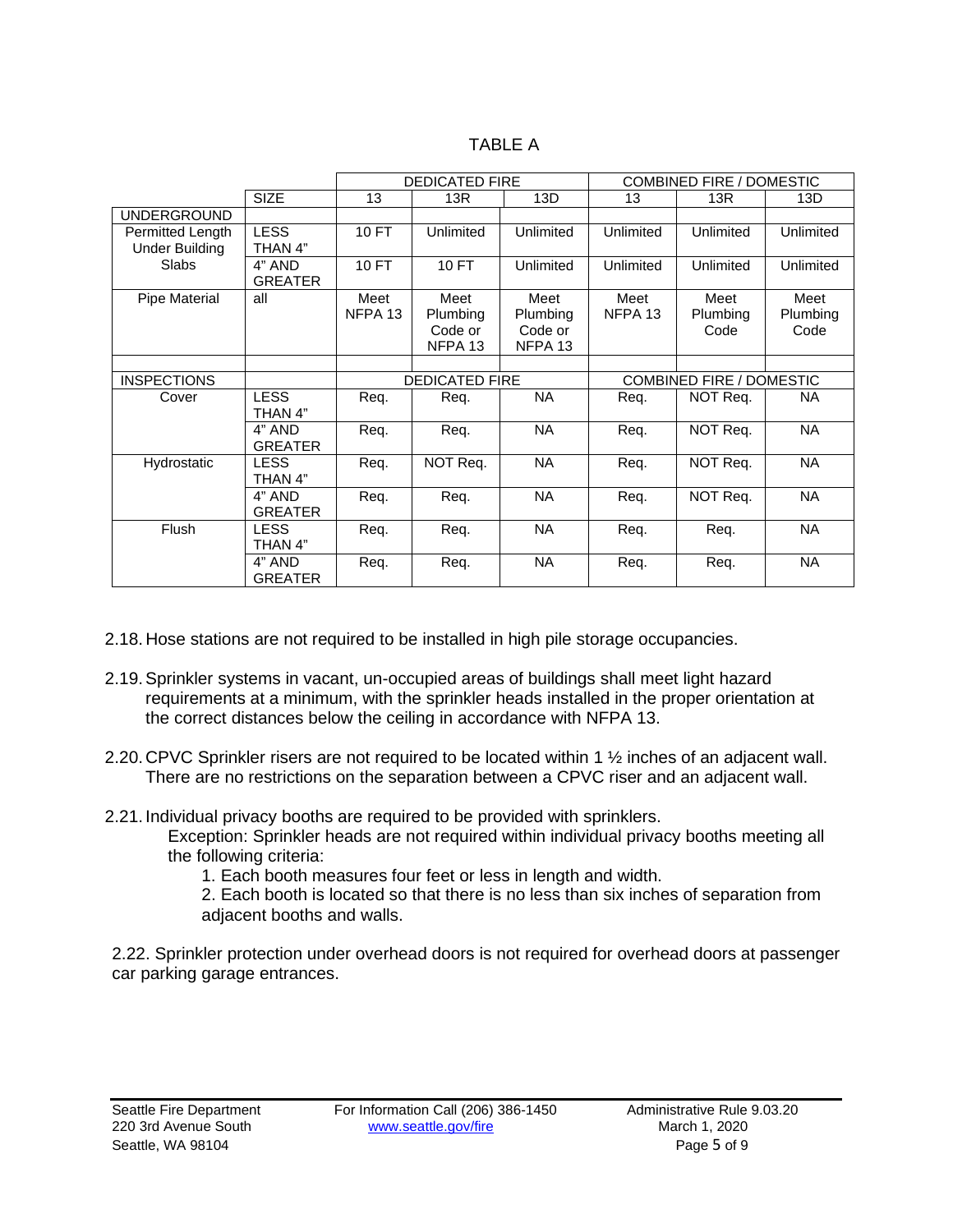# **3. Section 3. STANDPIPE AND FIRE DEPARTMENT CONNECTION REQUIREMENTS**

3.1. Class I standpipes may be manual dry standpipe systems in non-high-rise buildings.

Exception: Where wet standpipes are required in underground transportation tunnels.

- 3.2. Waterflow alarms are not required to be installed on Class 1 standpipes.
- 3.3. The 2½-inch outlet installed in cabinets shall be turned so that it faces out of the cabinet.
- 3.4. Fire department connection inlet ports shall be 2½-inch swivel female couplings with national standard thread.
- 3.5. Fire department connections in low rise buildings are permitted to be equipped with two 2½ inch inlet ports.
- 3.6. FDC's on all buildings are required to be separated from doors so that the 36 inches of working space on all sides of the FDC is provided when the door is wide open. On high rise buildings all fire department connections shall be located at least ten feet away from primary building exits.
- 3.7. In accordance with Seattle Fire Code Section 507.5.1.1, buildings equipped with a standpipe system are required to have a fire hydrant within 100 feet of the fire department connections. The distance may be increased to 400 feet where the building is sprinklered throughout and the fire department connections are not more than 400 feet from a hydrant.
- 3.8. Caps on 2½-inch outlet valves shall incorporate a 1/8-inch hole for pressure relief.
- 3.9. Fire department connections for NFPA 13 or 13R systems in townhouse style or similar residential buildings may be omitted when each townhouse or dwelling unit has a separate sprinkler system with separate water supply service for each unit, and where any common areas requiring sprinkler protection can be protected by sprinklers from the individual dwelling units (such as by using sidewall sprinklers or dry pendants) without needing to provide a separate sprinkler system for common area coverage.
- 3.10. Dry standpipes requiring supervisory air shall have the air pressure maintained between 10 and 20 psi, and shall be monitored by the building fire alarm system.
- 3.11. Fire department connections are permitted to be located over raised planters with no additional requirements when the horizontal distance from the FDC to the outer edge of the planter is no more than 24 inches. If the horizontal distance exceeds 24 inches the following requirements apply:

1. The height of the FDC is measured from the soil surface of the planter, or the upper edge of the planter if within 18 inches horizontally from the FDC. The FDC height is required to be between 18 and 48 inches above adjacent grade, or planter edge if applicable.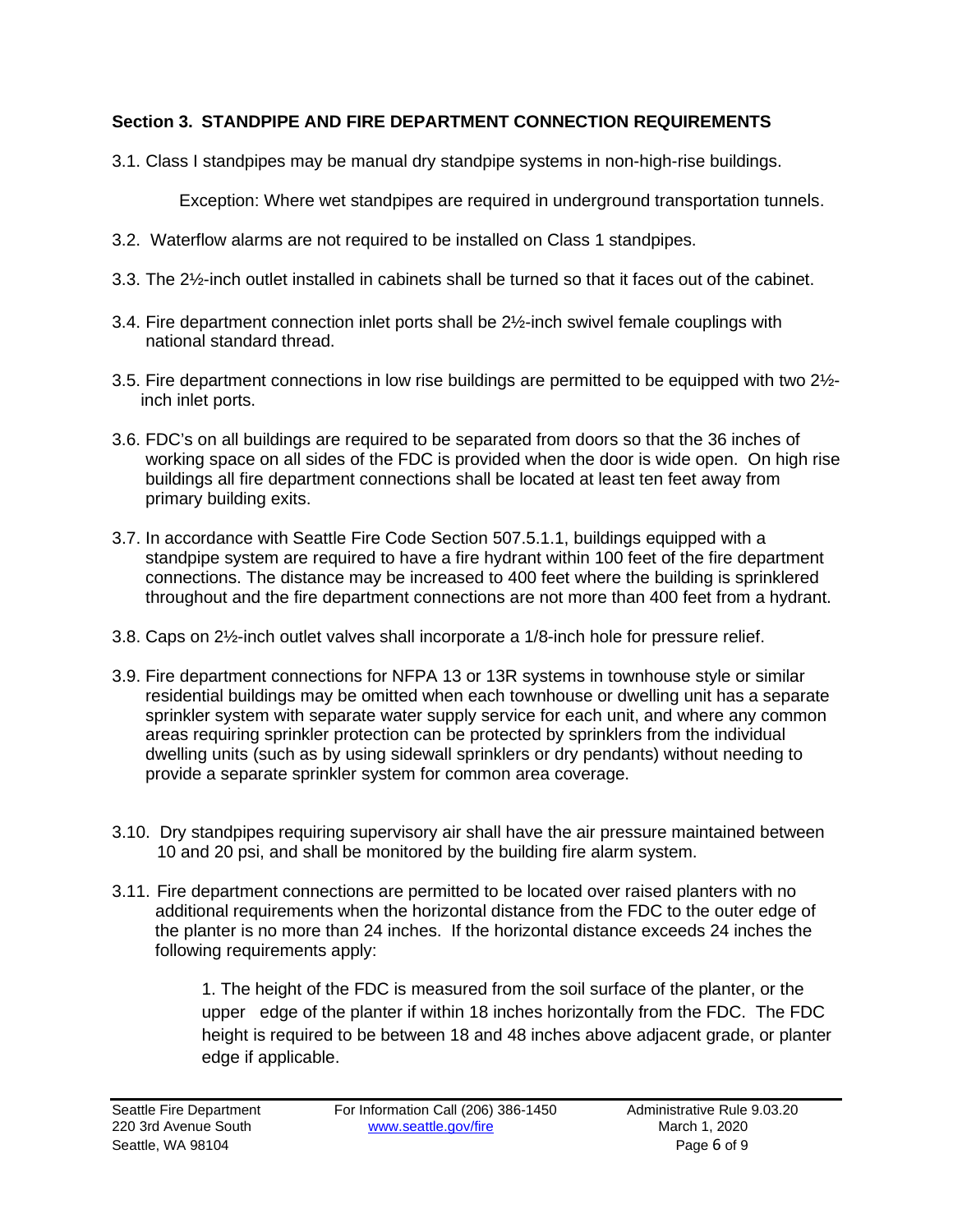2. Planters with the entire upper edge higher than 16 inches above the lower adjacent grade shall be provided with a step (or steps) at least 24 inches wide providing access into the planter. No step is required if there is one contiguous 24 inch-wide section of the planter edge that is no more than 16 inches above the lower adjacent grade located no more than 15 feet from the FDC.

3. There are no requirements for a path or concrete surfaces through the planter. 4. Plants are prohibited from obstructing the visibility of the FDC. This does not preclude locating plants in front of the FDC, but they must be maintained so that the FDC remains visible and a 36-inch clear working space is provided.

# **Section 4. HIGH RISE REQUIREMENTS**

4.1. Dual/redundant automatic refill lines, each capable of refilling the tank at a minimum rate of 110 percent of the fire pump(s) capacity, shall be provided for the on-site water storage tank. Each refill line shall have separate tank fill valves arranged for automatic operation. Each automatic tank fill valve shall be provided with a separate approved means of actuation such as float assemblies, pressure sensors, etc. that are supervised by the fire alarm system. The status of the valves (i.e., 'open', 'closed') shall be indicated at the valves and in the Fire Command Center (FCC). The tank shall be kept filled, and the water level shall never be more than four inches below the designated fire service level.

Exception: Automatic fill systems are not required when two fire pumps are installed, one primary and one secondary. The primary fire pump shall be supplied by a dedicated fire service main and the secondary fire pump supplied from the storage tank. The pumps shall operate at the same rated flow capacity and at similar discharge pressures. A manual means to fill the tank shall be provided and sized to fill the tank in a maximum time of eight hours. The tank shall be kept filled, and the water level shall never be more than four inches below the designated fire service level.

- 4.2. Two tank level indicators shall be provided, one located in the FCC and another in the immediate vicinity of the tank fill valves. The tank level indicator monitoring shall be provided through the fire alarm system in accordance with NFPA 72. Two separate and distinct signals shall be initiated: one indicating that the required water level has been lowered or raised (off-normal), and the other indicating restoration. The off-normal signal shall be initiated when the water level falls three inches or rises three inches.
- 4.3. Separate and distinct tank low level audible and visible alarms shall be provided in the FCC and in the vicinity of the tank fill valves. The alarms shall be activated when the tank water level drops below 50% capacity. The tank low level monitoring shall be provided through the fire alarm system in accordance with NFPA 72. The signaling devices shall be clearly labeled "Water Tank Low Level Alarm" or equivalent. An independent silence switch shall be provided for the tank low level alarms in the immediate vicinity of the alarm devices.
- 4.4. A full-size by-pass shall be installed around the storage tank and the fire pump in accordance with NFPA 20. The by-pass shall be installed on the supply side of the tank fill valves and connected to the system on the downstream side of the fire pump and any sprinkler system pressure regulating valves installed on feed mains.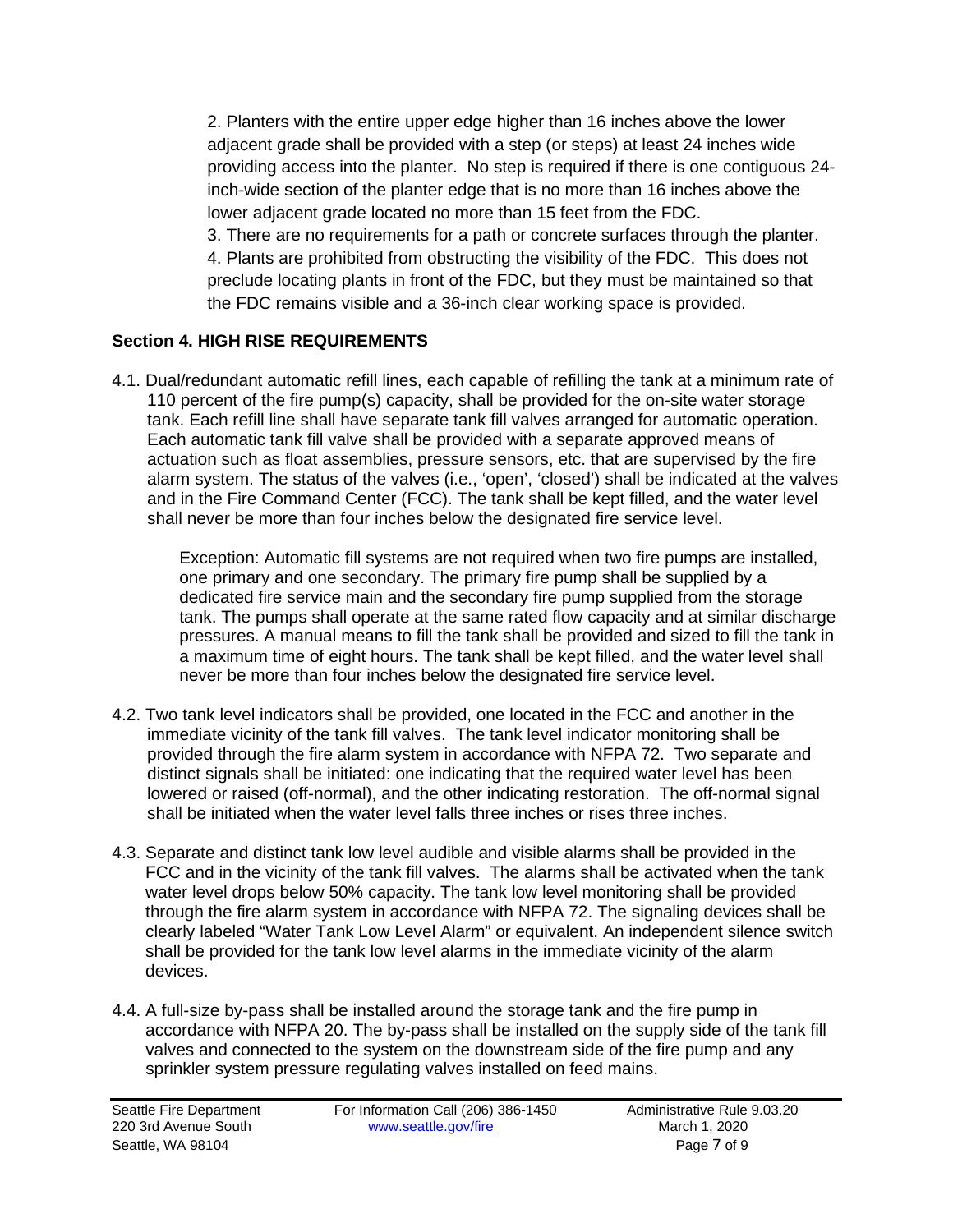## **Section 5. INSPECTION REQUIREMENTS**

- 5.1. Standpipes shall be hydrostatically tested at a minimum of 200 psi for two hours at the topmost outlet, or 50 psi above the design pressures in the system whichever is greater.
- 5.2. The standpipe flow test is not required during system acceptance testing or thereafter. However, flow testing of any standpipe pressure reducing devices is required at acceptance and in accordance with maintenance testing requirements.
- 5.3. Hydrostatic testing is required for sprinkler system modifications where pipe greater than two inches has been altered.
- 5.4. Seattle Fire Department inspection of all overhead sprinkler piping, hangers, sway bracing, etc. prior to cover or concealment is required. Escutcheons or covers for concealed sprinklers must be left off for inspection purposes. Additional inspection after installing the covers is not required. Call (206) 386-1443 between 8:00 and 9:00 AM to schedule fire department inspection after the work is complete but before cover.
- 5.5. See Section 2.17 for inspection requirements for underground mains. When required by Section 2.17, the fire department must inspect all joints, thrust blocks, tie-rods, etc. for new underground pipe prior to cover, and witness the hydrostatic test and flush prior to connection of the sprinkler system to the supply piping. Minimum depth of bury for dedicated fire service underground piping shall not be less than three feet. The use of existing pipe for new systems shall be subject to inspection or flow test to determine the extent of tuberculation within the pipe.
- 5.6. Completed Contractor's Material and Test Certificates for Aboveground Piping and Underground Piping, signed by an authorized representative of the installing contractor, must be provided to the fire department inspector prior to final acceptance of the sprinkler system.
- 5.7. For backflow preventers installed outside of buildings, contact the Seattle Public Utilities Water Quality Inspector at (206) 233-2635 at least 48 hours in advance to schedule backflow prevention assembly inspection prior to fire department final inspection/acceptance testing. For backflow preventers installed inside buildings, call (206) 233-2621.The installation of a backflow preventer requires a permit from and inspection by the Environmental Health Services Division of King County. Permit and inspection information can be found at: [http://kingcounty.gov/healthservices/health/ehs/plumbing/downloads.aspx.](http://kingcounty.gov/healthservices/health/ehs/plumbing/downloads.aspx) See also:

[http://www.seattle.gov/util/myservices/water/water\\_quality/crossconnectioncontrol/](http://www.seattle.gov/util/myservices/water/water_quality/crossconnectioncontrol/)

## **Section 6. PLAN SUBMITTAL REQUIREMENTS**

6.1. Submittals shall include all information required by NFPA 13. Plans must include water supply information less than 5 years old from a Hydraulic Modeling Report from Seattle Public Utilities for the site or a flow test in close proximity to the project site and in the same pressure zone. For existing water supply information, or to schedule a flow test with SPU, go to:

[http://www.seattle.gov/util/Engineering/DevelopmentServicesOffice/Hydrants/HydrantFlowR](http://www.seattle.gov/util/Engineering/DevelopmentServicesOffice/Hydrants/HydrantFlowRequest/index.htm) [equest/index.htm](http://www.seattle.gov/util/Engineering/DevelopmentServicesOffice/Hydrants/HydrantFlowRequest/index.htm)

| Seattle Fire Department | For Information Call (206) 386-1450 | Administrative Rule |
|-------------------------|-------------------------------------|---------------------|
| 220 3rd Avenue South    | www.seattle.gov/fire                | March 1, 2020       |
| Seattle, WA 98104       |                                     | Page 8 of 9         |